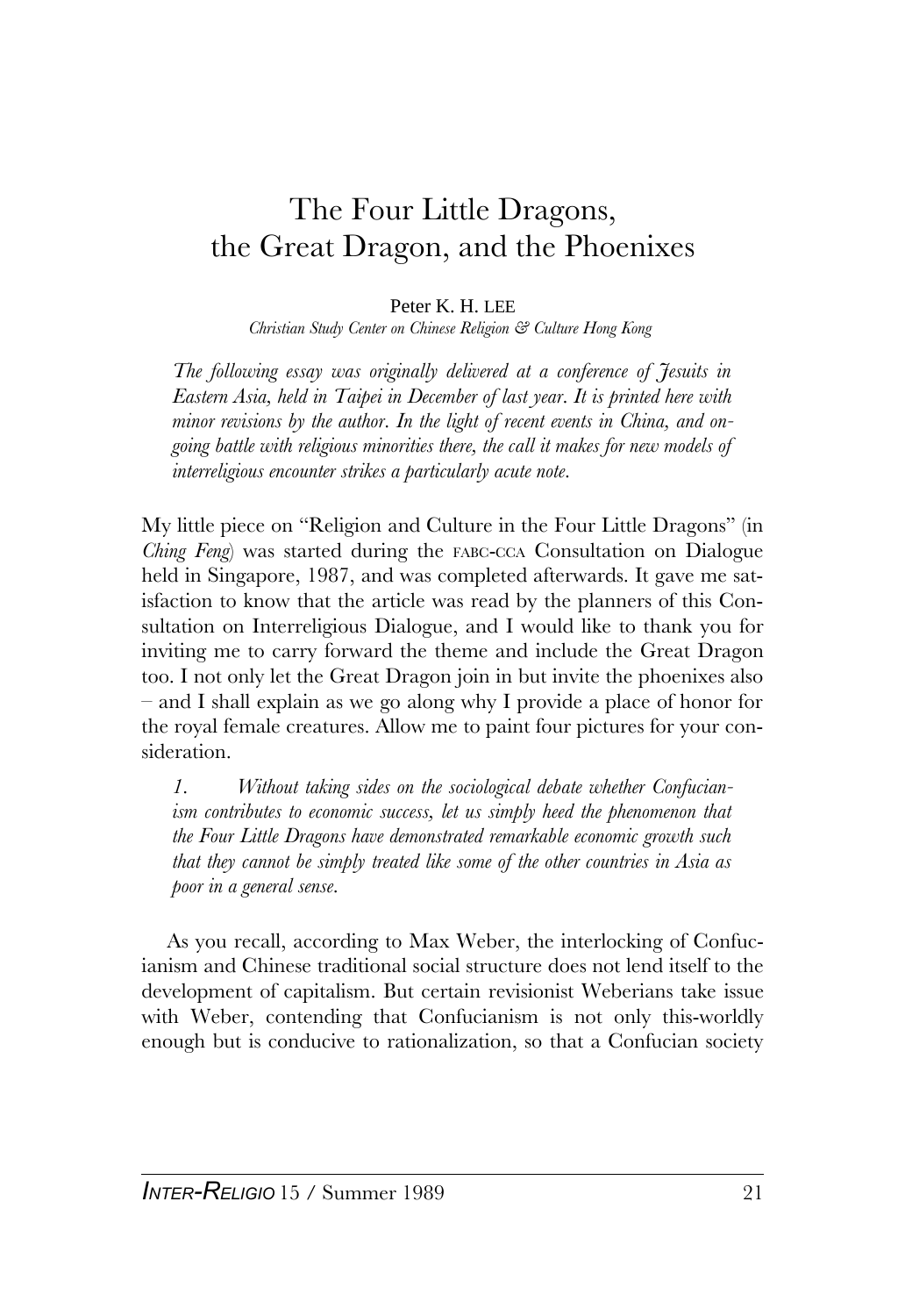has the conditions for economic development. Taiwan, Hong Kong, Singapore, and South Korea, all having Confucian elements in their cultures, are said to be show-cases of that thesis.

Personally, I cannot get excited about this debate. Whether it is Max Weber or the revisionists, Confucianism is referred to too vaguely, and even if it can be defined satisfactorily, the argument, pro or con, is reductionist. There are many more complex factors to account for economic growth. If Confucianism is a significant factor in the economic performance of Taiwan, Hong Kong, Singapore, and South Korea, how does one explain, in cultural terms, the even greater success story of Japan after the 1950's?

The point I want to emphasize here is simply that for those of us who are interested in interreligious dialogue it is necessary to take due cognizance of economic realities in the societies in which we work. In the case of East Asia countries apart from mainland China – namely, Taiwan, Hong Kong, Singapore, and South Korea – economic activities are very lively indeed (and in the case of Japan, even more so). Economic performances affect life in those countries greatly, for better or for worse; the economic dynamics may have certain cultural roots but in turn they have a bearing on cultural and religious life. An interreligious dialogue that is carried on without recognizing the interplay of economic forces and cultural and religious traditions is too far removed from the real life of the people.

I have great respect for Aloysius Pieris and his Christian-Buddhist dialogue work in the context of his native Sri Lanka and in the neighboring countries in the Indian sub-continent. Because poverty is a real issue in those places, he thinks that where Christians and Buddhists take side with the materially poor and at the same time speak of spiritual poverty, the two religious groups have significant things to say to each other – and to all others who are in the same context.

But if we simply transfer Pieris's ideas to the more prosperous Four Little Dragons, we pull them out of context. For although there are poor and exploited people in those countries, just about everyone talks about, and looks for, wealth, and the governments speak the language of wealth for the nation. Even many Buddhist monks in Hong Kong and Taiwan are well off, and the folk in the Christian churches have spare money to give. Whether or not Confucianism (and Puritanism, à la Max Weber!) are contributing factors to capitalistic growth, surely Confucian ethics and Christian theology can provide food for thought in critical understanding of the implications of the acquisition of wealth in contemporary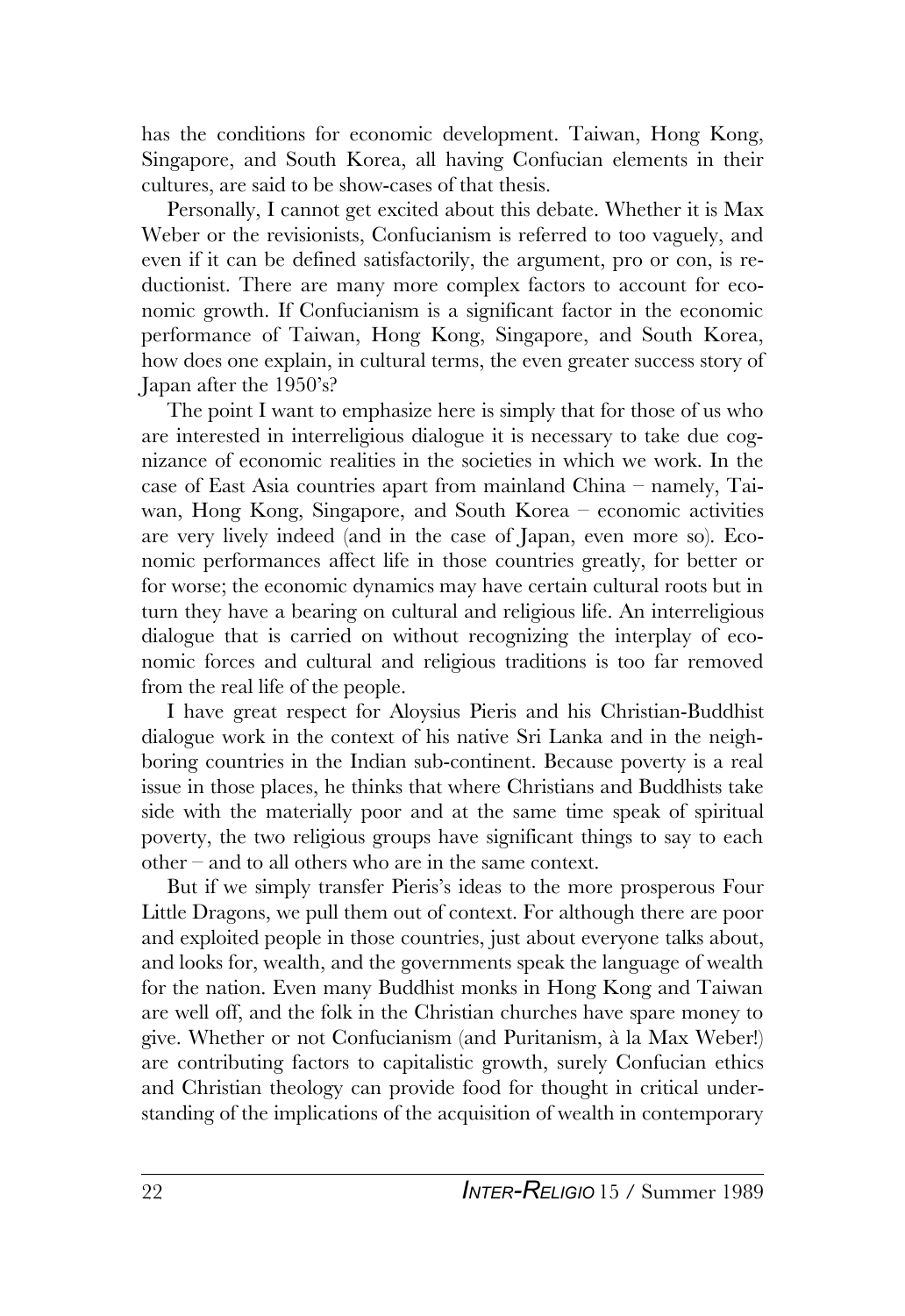Chinese societies and the ethical problems involved in the use and distribution of wealth.

Thus a Christian-Confucian dialogue on capitalism and economic prosperity in the East Asian setting would be just as relevant as a Christian-Buddhist dialogue on poverty and renunciation in the Indian subcontinent and Southeast Asia. In turn, a discussion (not a debate) among Pieris and others on Christian-Buddhist concerns and Christian-Confucian dialogue on economic development and the issues coming out of an East Asian setting would yield enlightening results for the whole Asian region. I am not so much making a concrete proposal here as I am illustrating the point that interfaith dialogue takes on greater relevance if it takes cognizance of the reality of economic forces at work in the given context.

*2. While the Four Little Dragons are indeed lively creatures in economic terms, they are erratic in their performances, and politically they are by no means tamed animals.*

In my first point I spoke of "the economic success of the Four Little Dragons uncritically. The journalists who like to publicize the phrase "Four Little Dragons," linking it up with the outward prosperity of the countries represented, are not likely to make critical economic and sociological analysis.

In my previous article on "Religion and Culture in the Four Little Dragons," I noted that economic growth in those countries may look good in terms of GNP and per capita income, but fair distribution of wealth is something else. The ups-and-downs of the economies are another matter again. Hong Kong society, which I know best, is certainly not without its poverty and exploitation. When its workers are laid off by industries which close down abruptly, they know only too well what it is not to be adequately protected, and how the economy is not as stable as the business people and the pro-Establishment politicians like to claim. The stock-market crash on "Black Friday" in 1988 for a moment got the people thinking that it would be a repetition of the Wall Street crash in 1929. The business sections of the newspapers are apt to describe the real estate market in the most favorable terms when the property value is going imp and up, but of course the language is that spoken by the property investors, while the lower-income groups are finding it harder and harder to purchase a little apartment which they can call their own.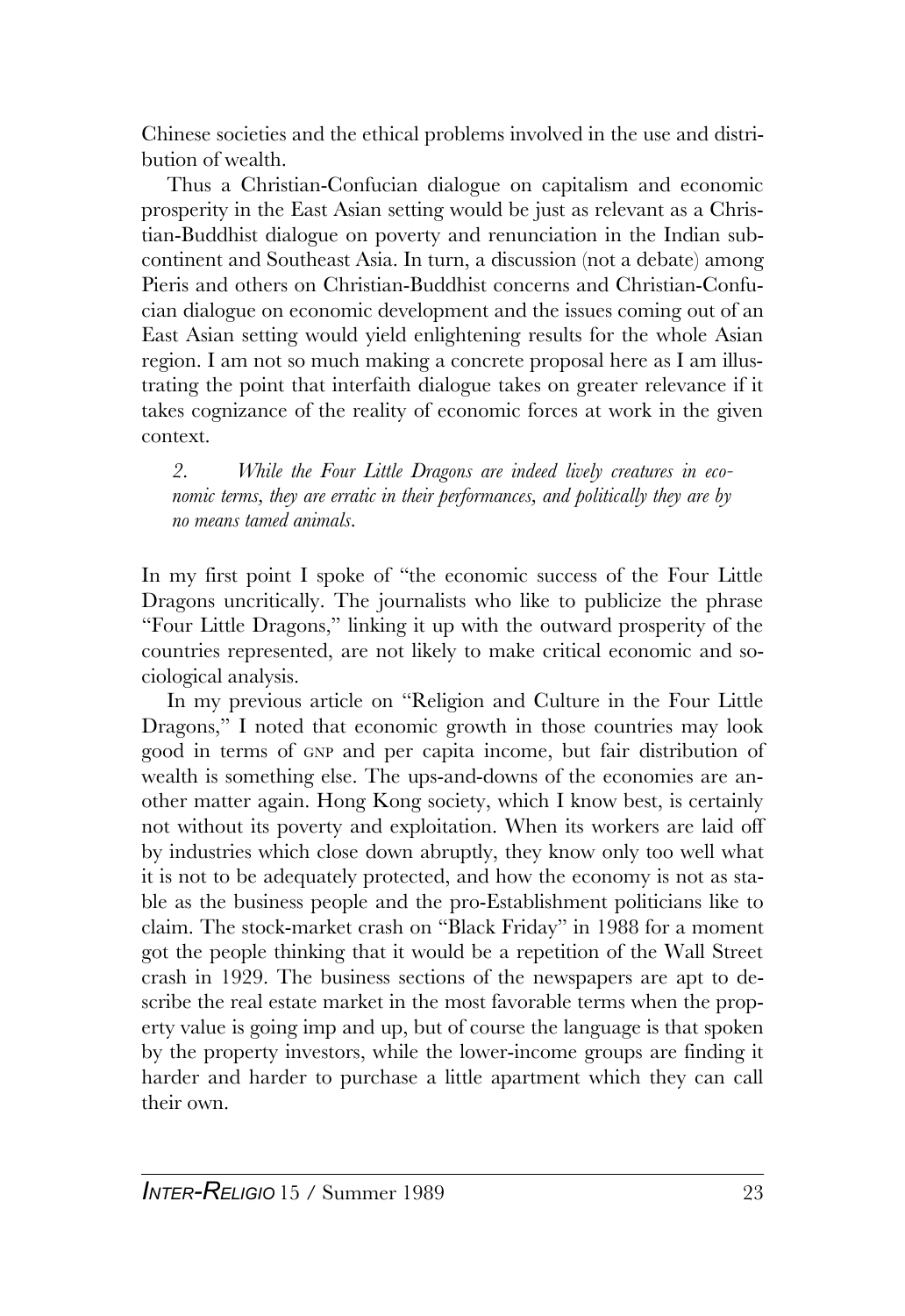While in Seoul last week, I was on the campus of Korea University where I picked up the students' paper, *Granite Tower* (November 15, 1988), and found there a report entitled "The Money Game of the Rich in Korea." The report, written by a professor of business administration, opens:

Korea hails now an unexpectedly high trade surplus. The trade surplus this year is expected to record \$13 billion which constitutes some 20% of the total money supply. Unfortunately for the Korean economy, the mounting trade surplus makes the general public losers. Most of the people complain that they are by no means beneficiaries of the trade surplus. . . A bitter fact is that the benefits of the trade surplus are mostly taken by the big businesses. And the public picks up only a severe inflation as a reward.

The report ends:

In sum, the Korean economy is about to embark on a distribution dilemma on the trade surplus which turns into an evil that bursts the inflationary and speculative bubbles. The seeds of the calamity have been planted by the concentrated business ownership which provides a basic mechanism that helps the trade surplus monopolized by the business owners. Therefore, national efforts are called for to make the ownership structure decentralized in a democratic way as soon as possible.

In Hong Kong and South Korea the rich and the powerful join hands. Colonial Hong Kong has never had a democratic government, and in spite of the promise of a "high degree of self-government" in the Special Administrative Region to come under the People's Republic of China by 1997, the draft Basic Law that has just been released clearly shows that the form of government for Hong King will still be mainly in the hands of the wealthy and the elite, making it next to impossible to have a general election. Hong Kong will not have a dictator or tyrant ruling with an iron hand; rather, it will be ruled by velvet gloves worn by the establishment.

The South Korean regime under Chun Doo-Hwan was a prototype of collaboration among the rich and powerful, as recent revelations of rampant corruption make plain. Roh Tae-Woo is more clever as a politician, but skeptics in Korea tell me that the present government is not much better than the previous one.

I do not know enough about the political scene in Taiwan. What I do know is what I learn from the newspapers and television. While it is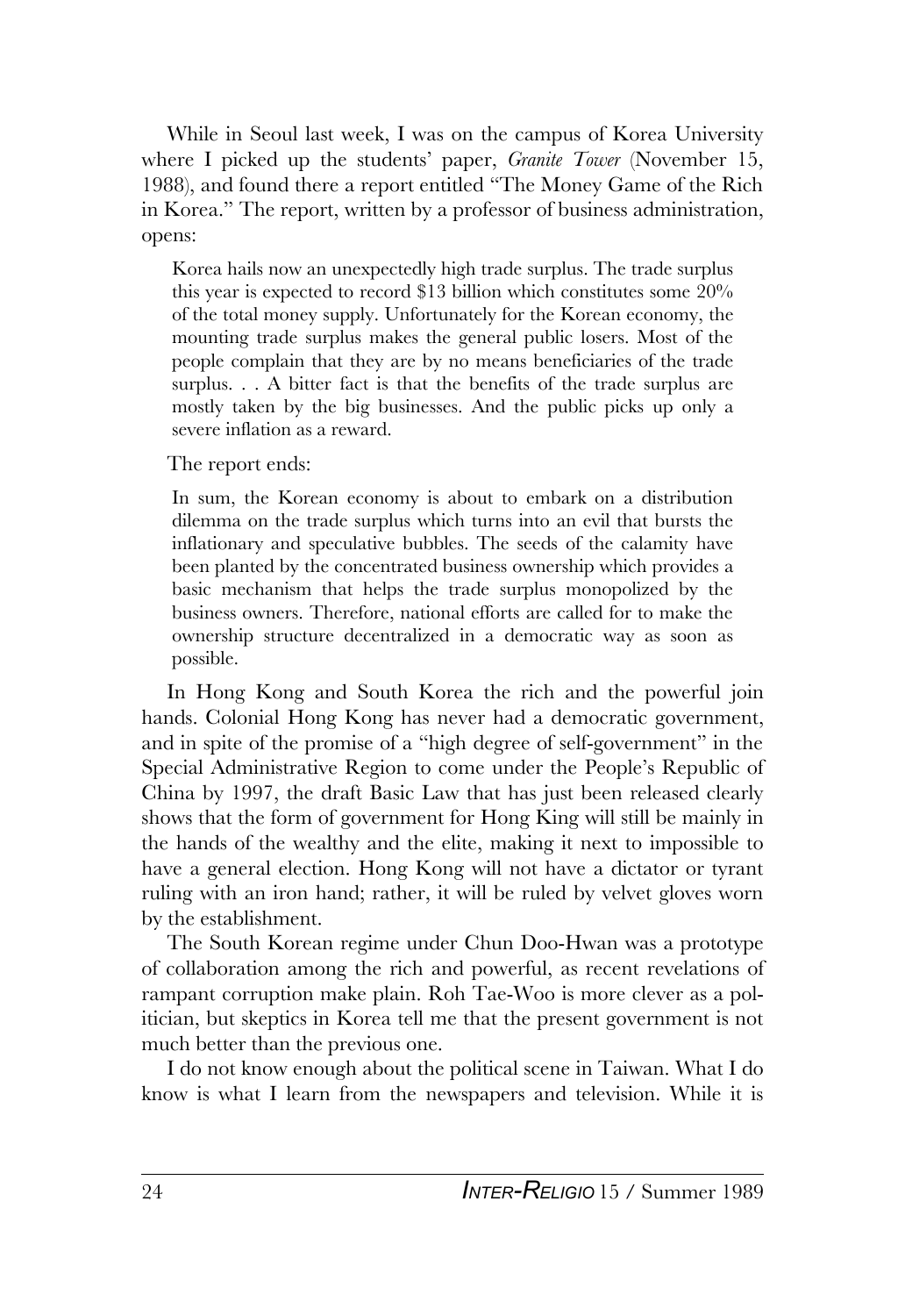heartening to hear of a certain relaxation of the one-party rule, it puzzles me when I see scenes in the law-making chamber with members of the opposition party shouting and grabbing microphones by force and being man-handled by the police to remove them (the reporting varies, according to the reporter's point of view).

As for Singapore, it is common knowledge that the leadership does not tolerate opposing points of view despite the democratic form of the parliament. We know for a fact that an ecumenical Christian body was recently forced to move out of Singapore on account of alleged political leanings.

In my former article on the Four Little Dragons, I noted that while the governments in those countries recognize the plurality of religions, even giving them equal rights, they do not want organized religions to be critical of them. The religions are acceptable only if they support the status quo. There is no need to repeat this point except to remark that where this is the case, inter religious dialogue in a formalized setting can at best be confined to a discussion on abstract doctrines and a polite exchange of ideas.

Are you satisfied with this form of interreligious meeting? I have plenty of experience of this, since in Hong Kong I had a part to play (along with representatives of other religious) over a period often years in establishing good relations among six religions (Buddhism, Catholicism, Confucianism, Islam, Protestantism, and Taoism) to the point of holding meetings to exchange ideas for the sake of mutual understanding as a socially acceptable form of interreligious activity. The religious leaders were prepared to speak to social issues and community problems, without criticizing any particular persons or structures.

During the time of the drafting of the Basic Law for Hong Kong after 1997, religious representatives have been on the Drafting Committee as well as on the Consultative Committee. Through these representatives, the several religious groups did speak out clearly on religious freedom and the rights of religious bodies to organize educational and social service organizations. But when it comes to the areas of human rights in an expanded sense and a greater degree of democratization, the institutionalized religions have not made their views known, and the religious representatives are either silent or helpless. If there are prophetic voices coming from religious circles, they are those of individual clerics and lay persons or small groups who are not afraid to dissent. These people are mainly Catholics and Protestants, and they can carry on a dialogue among themselves, but the other religions refrain from joining in. If re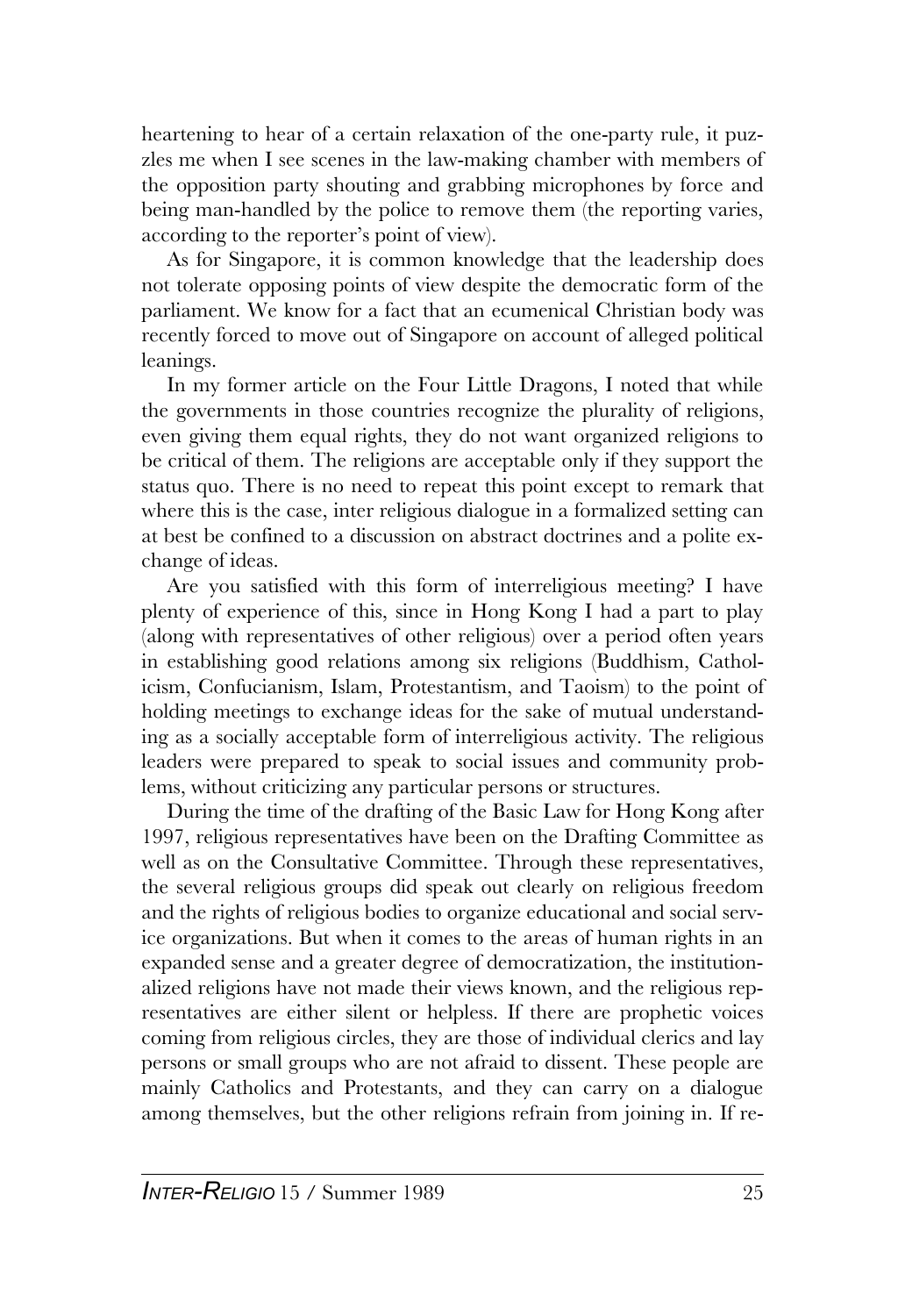ligious men and women withdraw from political and economic realities, interreligious dialogue lacks contemporary relevance. I was told in South Korea not only Christian theologians but Buddhist thinkers have recently been drawn into the *minjung* movement, and that the ensuing interreligious encounter, while rare, can be dynamic.

*3. The Great Dragon is waking up now, and though he is as unwieldy as ever and is somewhat weak from recent maladies and is undernourished, he is respected as well as feared by the Four Little Dragons, even as he is willing to recognize their blood relationship and/or cultural ties with him.*

Hong Kong, closest to mainland China, was the first of the Four Little Dragons to resume normal contact with the Great Dragon. Hong Kong had been the site of an influx of refugees ever since the Communist takeover in 1949. The border closed during the period of the Cultural Revolution, 1966-1976. After the fall of the Gang of Four in 1976, the flow of traffic between the two places has resumed, to the point now that many people from the mainland want to come to Hong Kong, but restriction is placed on their entry mainly because the tiny place is already overcrowded, while a great number of Hong Kong people travel to China for business, sight-seeing, and cultural exchange, and to visit relatives (or to sweep their ancestors' graves on special days).

Travel from Singapore to China was for a long time restricted to older people but the restrictions on younger ones are relaxed now and business with China is slowly developing. Between Taiwan and the mainland, a dramatic change has taken place, with Taiwanese visitors by the thousands now visiting their ancestors' homeland every week (usually via Hong Kong). Sports events and cultural exchanges involving Taiwan and China are possible, though still in a limited degree. Even South Korea has lifted its strict ban on travel to and business with China.

All this may suffice to make the point that people from the Four Little Dragons do acknowledge their blood and cultural (in the case of Korea, only cultural) kinship with the Great Dragon, and that economic connections are likewise important for the great and the small alike.

The Great Dragon has lost his overbearing manner; he has publicly disclaimed any ambitions of hegemony. He did want to stand up tall and straight when communism took over the land, but the task of rebuilding the nation has not been at all simple.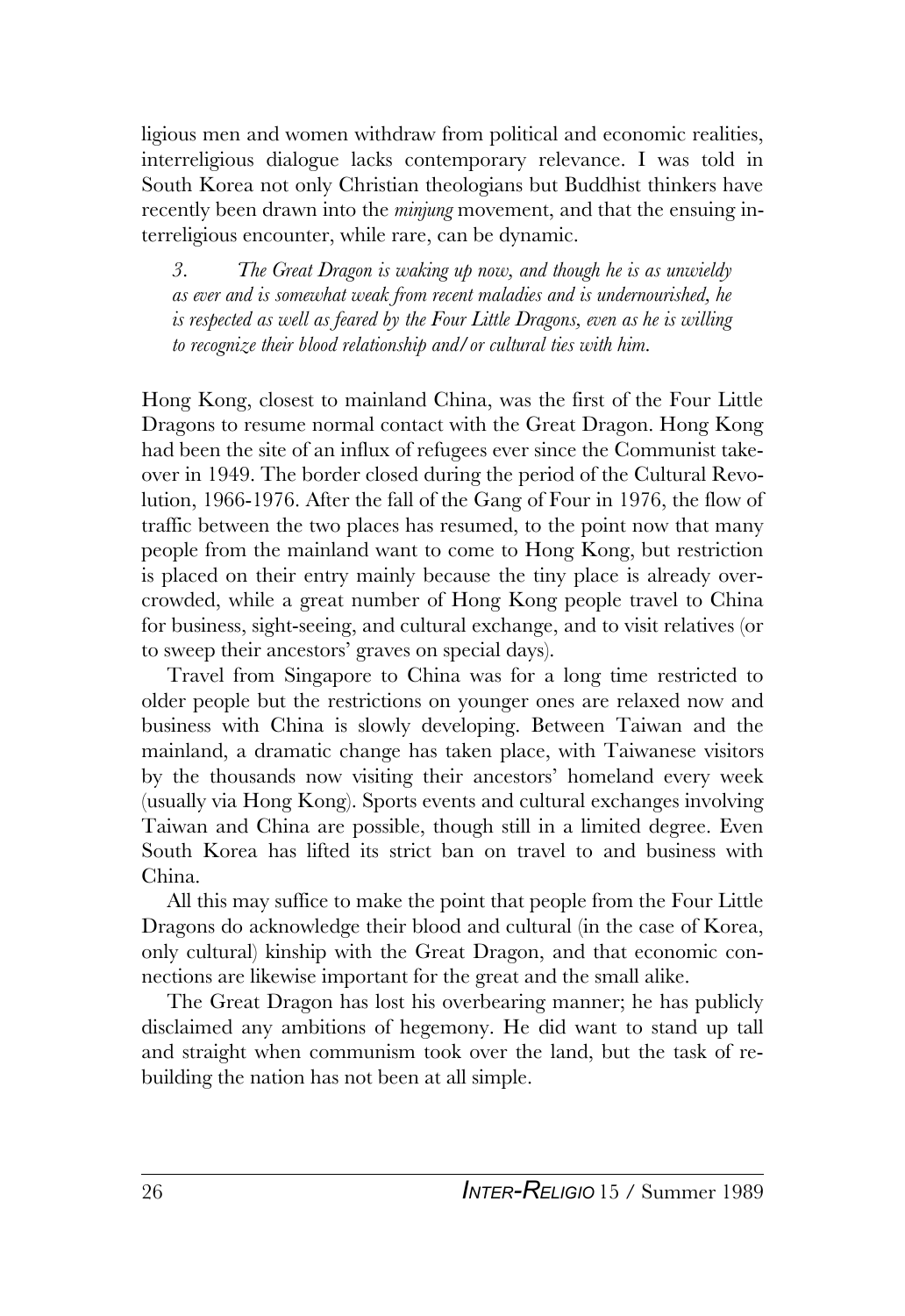Though a self-styled master strategist in dealing with contradictions, Mao Tze-tung was himself a bundle of contradictions and the communist regime he founded was full of its own contradictions. It names the people as the real masters of the nation, but the people are not really treated as grown-ups who can decide for themselves what is good for them. It calls for modernizations, but old traditions keep coming back, and in some ways it reverts to old feudal China. It is supposed to have done away with the evils of capitalism, but the temptations of capitalistic success are back, and the greediness and corruption that are bred are said to be worse than what prevails in capitalist societies. If socialism has validity, it has yet to prove itself in China. While the People's Republic has eliminated the glaring discrepancy between "the haves" and "the have-nots," it is still a poor country by world standards. The people you meet every day on the streets and in the shops and factories fare less well than their counterparts in Hong Kong, Taiwan, Singapore, and South Korea. The elderly Dragon on the mainland cannot but be more humble in receiving the younger and richer ones from abroad.

Indeed voices crying for reform are heard from mainland China. They are sometimes silenced, but there are brave voices among them that keep on shouting. Depending on who is in control, reform is realized here and there. If China is really serious about reform and modernization, critical understanding of experiences and endeavors from abroad is better than a closed-door policy. The Chinese communities outside China do not have a lot of fresh ideas apart from those prompted by greater contact with other parts of the world, but in terms of capital and modern management and communication, they can serve as stimuli.

The religious communities in communist China, once suppressed, now enjoy the freedom of religious observances, though within prescribed limits. They are also "consulted" for community problems, along with other civic groups. The religions are hardly in a position to play a prophetic role. They would be doing all right if they could keep the integrity of their faith without yielding to the powers and principalities. One noteworthy action the several religious groups performed together was to remove the clause, "the freedom to propagate atheism," from the *Constitution of the People's Republic*. It appears that the calling of the religions in a state unsympathetic to religious beliefs is to know how to exist without succumbing to pressure on the one hand and without inviting unnecessary suffering on the other. If outside religious bodies wish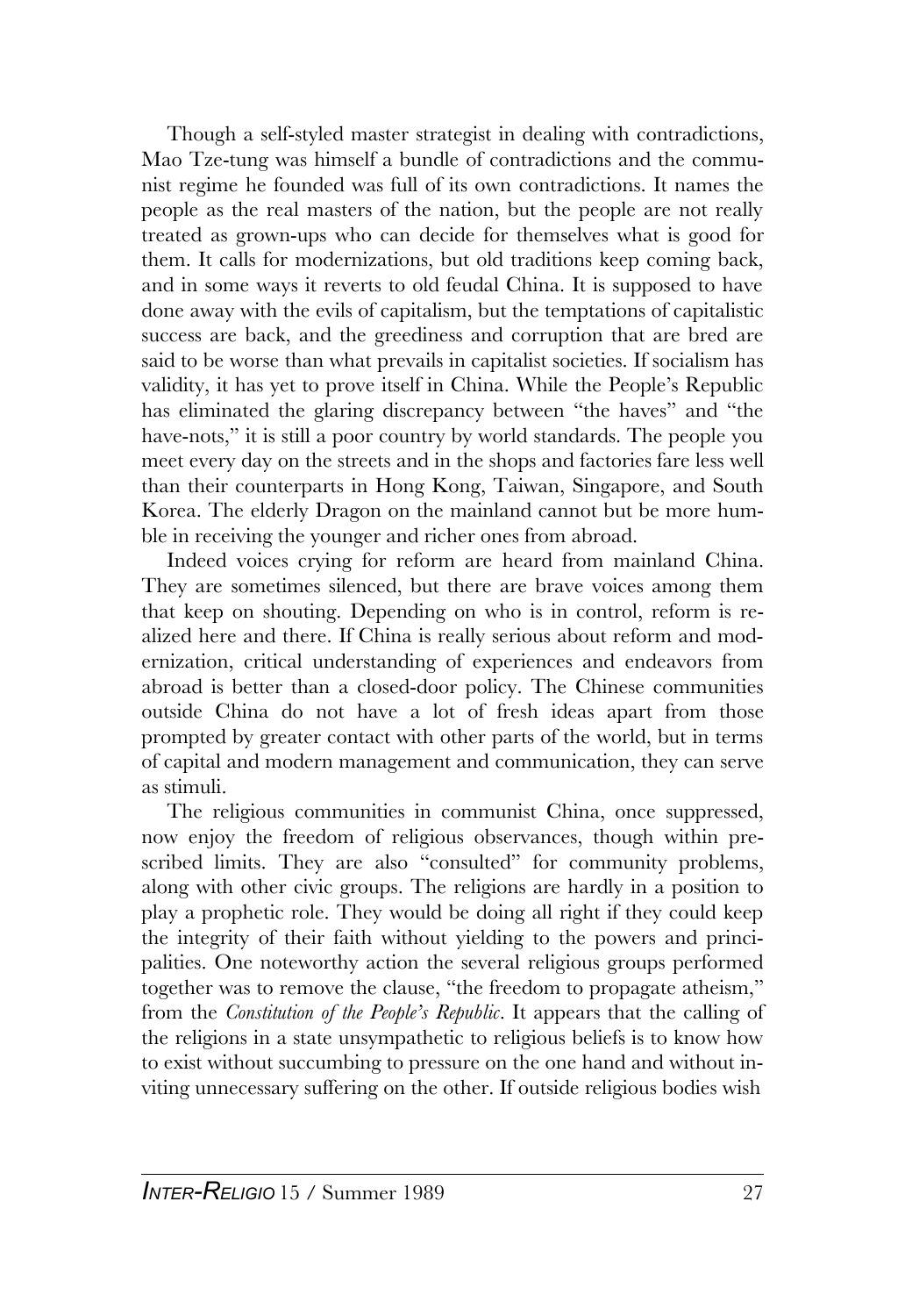to relate to the religious communities in China, it is not for them to pass judgment without understanding the circumstances. I have repeatedly found it to be a mutually rewarding experience for church people in China and those from outside to listen to each other empathetically.

As a matter of fact, some of the religious communities in China show remarkable vitality. The Protestants in particular have increased many fold under adverse circumstances. There is no question that a spiritual power greater than mere human is at work in their midst. The spiritual power is a source of comfort, strength, and sanctification. It humbles us who are in much more comfortable circumstances to see the power manifest in the Christian believers.

Can the same power overflow to make a difference in the world at large? This brings me to my final picture.

*4. Taking the hint from the fable of the phoenix which, having burned itself in a nest of twigs, gives birth to new life from the ashes, what the Great Dragon and the Little Dragons need is renewal of their cultures as though new phoenixes will rise up again from ruins, more resplendent than ever.*

The fable is of Egyptian or Arabic origin and the phoenix is a fabulous, male bird. The Chinese do not have the same fable but they do have phoenix as a royal bird, which is female, named feng-wang, often a companion to the dragon. If the dragon is a symbol for the emperor, the phoenix is that for the empress.

If the Chinese emperor was an example of male chauvinism *par excellence*, the dragon is the full embodiment of masculine energy. The emperor wielded absolute power, and the dragon – with its awesome and even ferocious mien – is a fitting symbol of his authority. To this day, the political leadership of the power structure in China have predominantly masculine characteristics. That is likewise true of the Four Little Dragons countries.

Economic activities in China and in the four smaller places with Chinese connections are also masculine – aggressive, rational, unimaginative, hard-driving. There is little room for the more humane qualities in the business office or the factory.

The Four Little Dragons as well as the Great Dragon need their phoenixes (feminine gender in the Chinese context). Actually Chinese culture always has a place for the *yin* (feminine, shade, lunar) characteritics.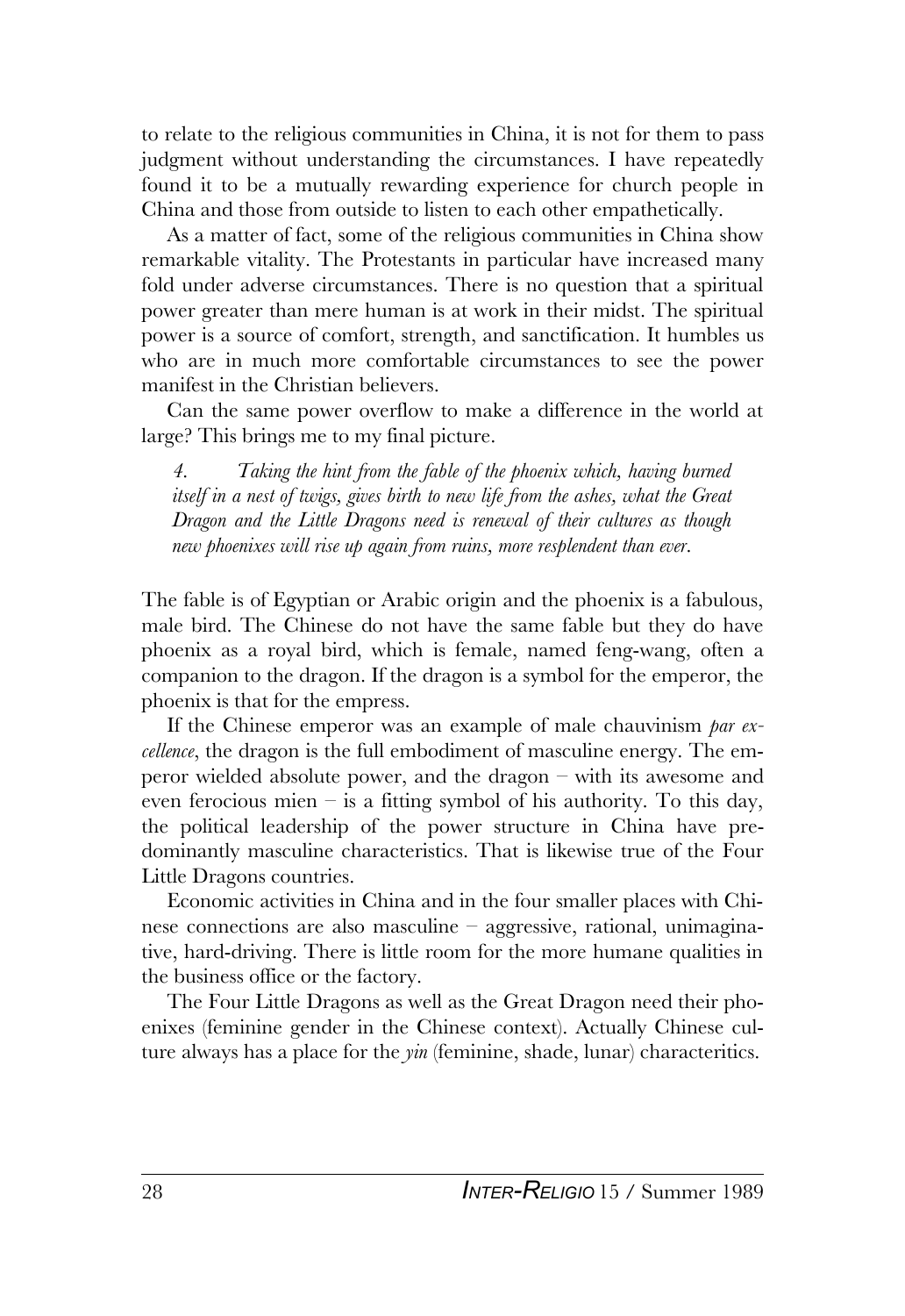Chinese art, poetry, ethics, philosophy, and religion are always a blending of the *yin* and the *yang*. At his best, the dragon in artistic design is magnificent and full of vitality, whereas the phoenix is graceful and resplendent. Taiwan has a fair repository of traditional Chinese culture and considerable potential for creativity, especially in literature and painting. Korea has inherited much from China in the way of art, philosophy, and classical literature, while maintaining her own native genius. Hong Kong has the shallowest Chinese cultural roots, but its advantage is that it is an open society, and whoever has a receptive mind has much to learn through exposure to the West.

Hong Kong is the symbol of a city open to the sea, the envy of younger intellectuals in China who want to leave the backward hinterland covered with yellow sand and sail abroad on the deep blue sea or fly through the blue sky to learn from abroad. These intellectuals are actually very concerned about the destiny of China as a civilization, and think that the way of the future is to introduce the ideas of great thinkers from other parts of the world to stimulate thinking among the Chinese.

One of the young intellectuals I know, Lui Xiao-feng, has devoted himself to editing series of translations called *Chinese and World Cultures*. The list of titles in the series is impressive, and the names of those that make up its editorial committee are clear proof of China's young talent. Lui Xiao-feng himself is a most interesting representative. Having studied foreign languages in Chengdu and philosophy in Beijing University, he is fairly well-grounded in Chinese literature and philosophy and is widely read in comparative literature and philosophy (his thesis was a comparative study of Chinese poetry with a Taoist tinge and German Neo-Romantic poetry). He was converted to the Christian faith upon reading the nihilistic existentialism of Sartre and Camus and the theistic existentialism of Dostoevsky and Kierkegaard. Only thirty-three years old, he sees his life's work to be the introduction of world-class thinkers, including Christian writers, to the Chinese intelligentsia. He believes that the future of China lies in the renewal of culture. Immediately after this meeting in Taiwan, I shall have a dialogue with him at Shenzhen University, where Lui teaches comparative literature, on "Yellow, Blue, Gray, and Green Cultures" (meaning respectively, traditional Chinese culture, openness to the world, distress and gloom, hope and renewal).

I mention Lui Xiao-feng here to bring out the point that dialogue between ecumenical Christianity and Chinese culture in the setting of the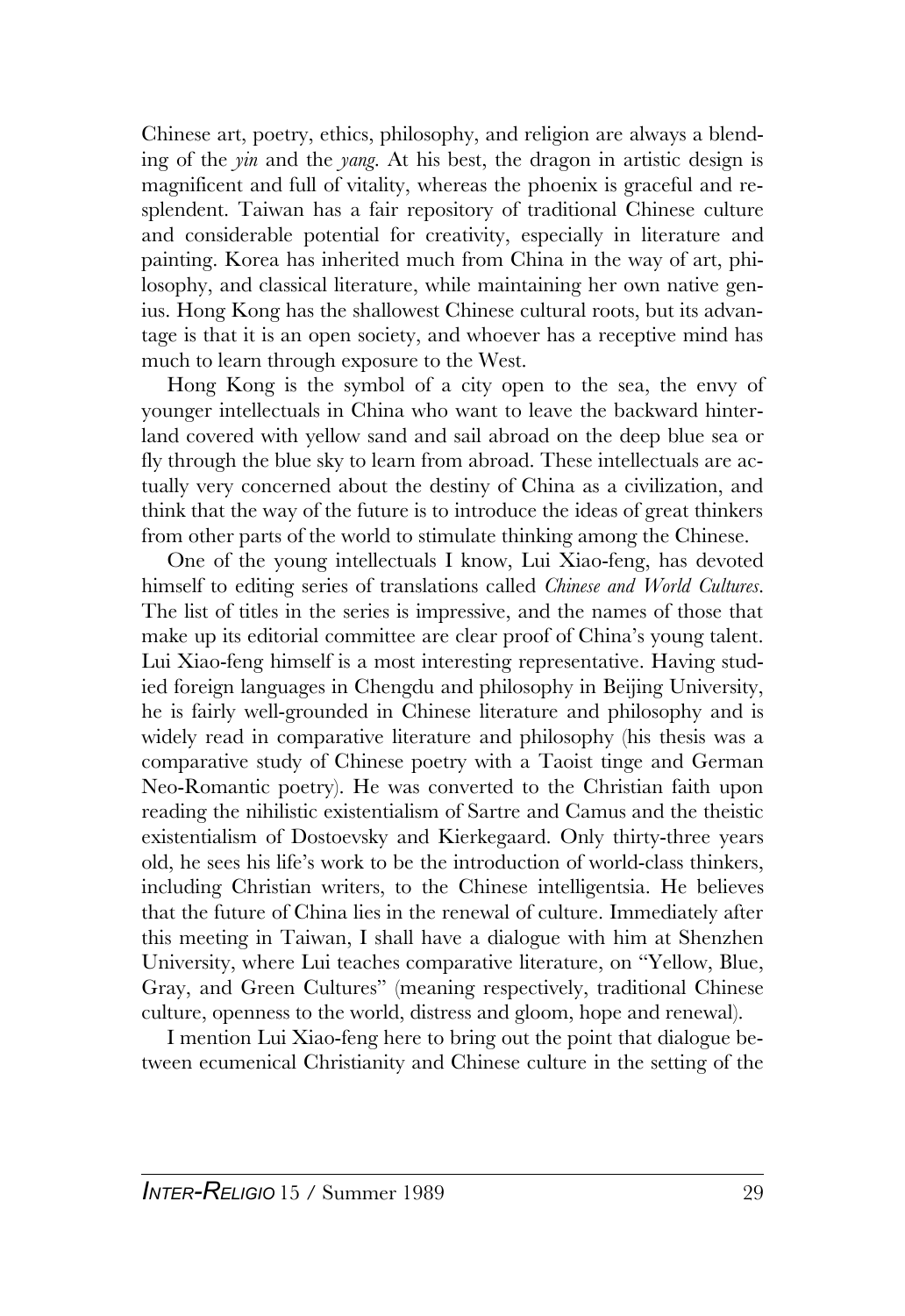modern world marks an important agenda for the future of China as a civilization. Liu and his colleagues are deeply concerned about the future of China – and the world too.

Another young intellectual, Yuan Chiming, spoke in a television interview of the struggle of the present-day intelligentsia in China for progress against reactionary tendencies, with the result that they are enduring great suffering. His hope is that out of the suffering, greatness will come. Mr. Yuan may or may not be a Christian, but even as he may have appreciation for Prometheus' suffering (he is more hopeful about the future than Prometheus bound), it would not be difficult for him, and others like him, to understand the message of the Suffering Servant (Isaiah 53), who "has borne our griefs and carried our sorrows," but who "was the chastisement that made us whole, and with his Stripes we are healed." Indeed, the Chinese through the centuries have known sorrow and suffering, but they are a people not easily dejected and through it all come out more long-suffering and patient than ever, their hope unscathed. This belongs to the oldest Chinese wisdom, distilled from centuries of experience.

Of course, the endurance of suffering alone is not enough; there must be change and growth. And metanoia or change of heart is an essential part of Christian faith – and not only a change in the individual's heart but in that of the whole race and culture as well. If repentance and sorrow for the wrongdoings of the past belong to the process of metanoia, then it must be said that this is less familiar to the Chinese people. The Chinese sages have advised examining oneself and feeling sorry for wrongdoings and mistakes, but in Chinese culture one feels much less a sense of fundamental wrongness in the human heart or the human race ("original sin" in the Christian sense), and consequently does not find the Christian understanding of confession of sin before a forgiving God.

Wang Yi-fan, an evangelical-minded Protestant teacher from China, said in a Christian-Confucian conference held in Hong Kong last year that, whereas the Chinese in their recent past have known a great deal of suffering, nowhere in the entire treasury of their literature is there to be found a book like St. Augustine's Confessions, in which the author addresses himself to God for his past wrongdoings and the evils of the world. Mr. Wang then referred to the latest works of the contemporary writer, Bachin, who openly confesses the evils of the Cultural Revolution and his timidity in the face of such evils. Wang said that some of Bachin's latest essays come close to a national confession, but I think that Bachin still falls short of coming into the presence of the forgiving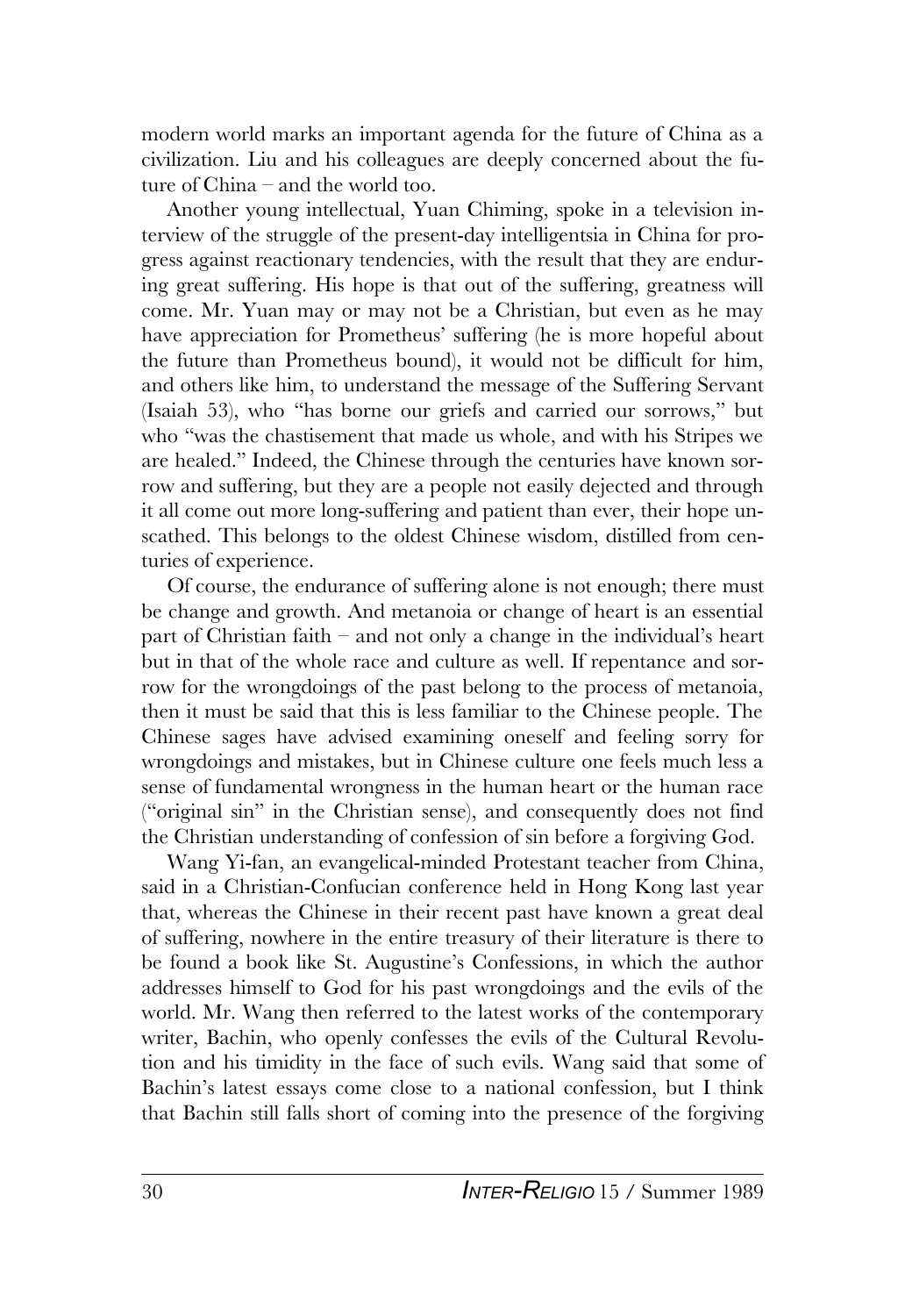God. Be that as it may, it would be of great value for Christians to engage in dialogue with authors like Bachin on questions of human nature, culture, and divine grace.

I myself would do anything to promote dialogue between Christian thinkers and Chinese literary and philosophical figures. There lies a frontier of the renewal of China. Then a resplendent phoenix will rise from the ashes on China's soil.

And the dragon? With the risen phoenix by his side, the dragon will be rejuvenated. But, if I may be permitted to indulge myself further in the metaphor, I think that the dragon, while being rejuvenated, also needs to be shorn of his wild and unruly characteristics. This came clear to me during a conversation with a Korean friend, Dr. Pyan Hwan-Sun, president of the Methodist Theological Seminary in Seoul. We were talking about "the theology of the dragon" (he was born in the year of the dragon). He told me about the stained-glass window in the Catholic Cathedral in Kyoto, Japan. Originally the design on the stained-glass window had been a dragon cut down by the sword of St. George. But the Japanese Christians found it hard to accept the dragon being killed, and in any case the image was too bloody for their tastes. So the artist had to come up with another design. St. George and the dragon are still locked in combat, but only the tail of the dragon is being cut off. I remarked to Dr. Pyun that, in the same way, I would like to see the extra fangs and the ugly scales cut away and the dragon's ferocity exorcised, to make it look more civilized and humane. This is what I want to see happen in Chinese culture: that it becomes more humane and civilized through exorcism and surgery.

"In Korean culture," Dr. Pyun commented, "we, too, have the legend of a bad dragon becoming a good dragon through the mercy of a Buddhist monk." "And nowadays, through the mercy of Christ?" I asked. "Perhaps," he replied. Sitting there in the living room with Dr. Pyun and his wife, a crucifix hanging on the wall, I promised to send them from Hong Kong a pair of cushion covers depicting a dragon and a phoenix, as a gift from my wife.

As I was making to leave, a comment was made regarding the publicly televised confession of ex-President Chun Doo-Hwan in the precincts of a Buddhist temple. After nine painful months of self-examination, he repented of his former wrongdoings and, with his wife beside him, stated his willingness to give up their house and to return several million dollars to the state. "Isn't *that* an act of exorcising for an exdragon?